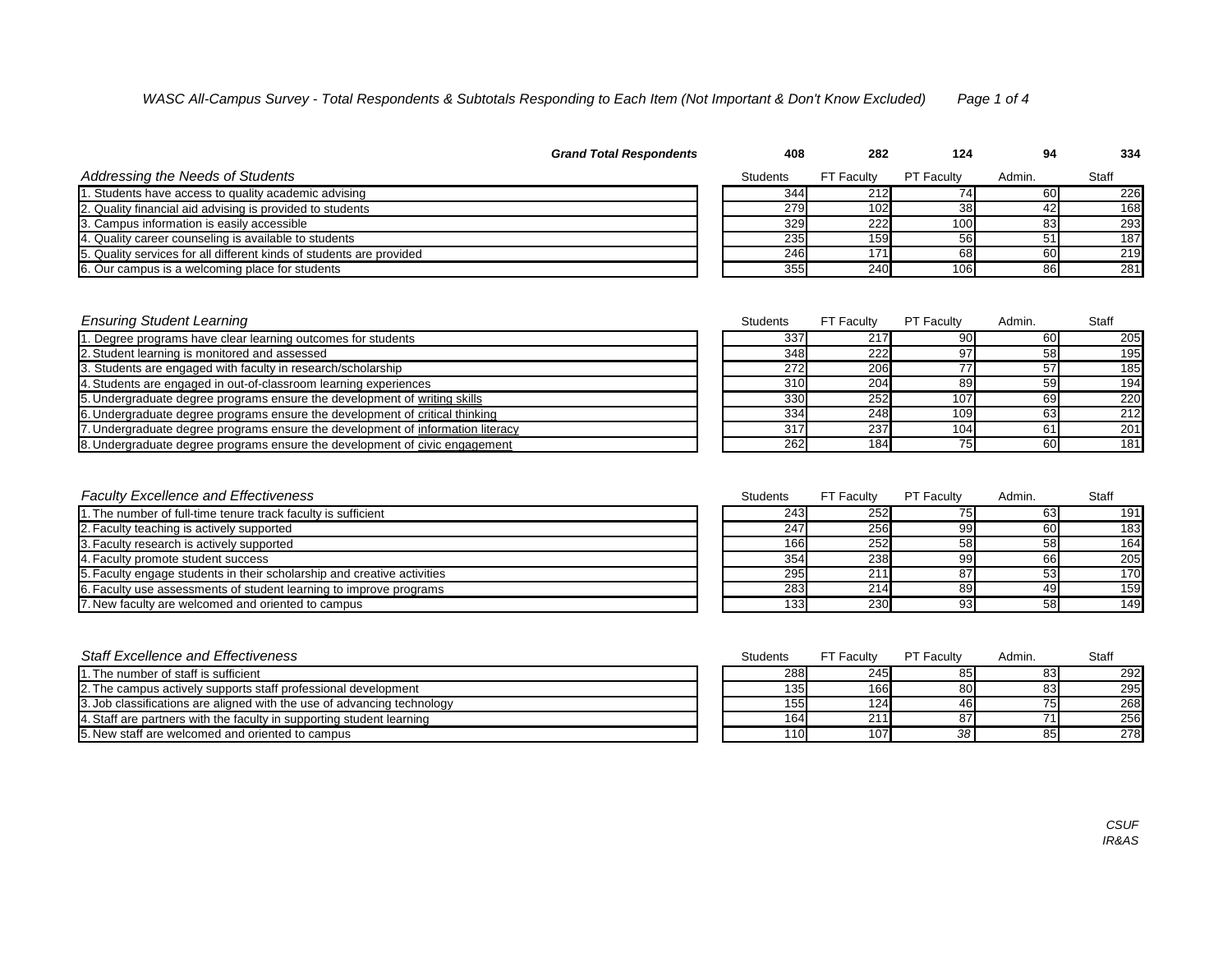| <b>Campus Planning and Vision</b>                                          | <b>Students</b> | FT Faculty | <b>PT Faculty</b> | Admin. | <b>Staff</b> |
|----------------------------------------------------------------------------|-----------------|------------|-------------------|--------|--------------|
| 1. Campus priorities and goals are clearly communicated to all             | 318             | 229        |                   | 90     | 290          |
| 2. The Mission, Goals and Strategies statement conveys campus priorities   | 245             | 209        |                   | 87     | 262          |
| 3. The campus has a clear message about educational quality                | 318             | 235        | 97                | 87     | 276          |
| 4. Campus planning for enrollment is adequate                              | 303             | 220        |                   | 84     | 240          |
| 5. Campus planning balances quality and enrollment                         | 299             | 226        |                   | 80     | 228          |
| 6. Campus planning processes (academic, facilities, budget) are integrated | 199             | 182        | 52                | 76     | 209          |
| 7. Academic program development responds to changing local and state needs | 227             | 187        | 57                | 60     | 187          |
| 8. Program performance review is an effective planning tool                | 193             | 162        | 52                | 63     | 191          |
| 9. The campus technology infrastructure is sufficient                      | 319             | 243        | 98                | 84     | 275          |
| 10. CSUF facilities reflect the educational values of the campus           | 320             | 231        | 98                | 88     | 274          |
| 11. CSUF facilities support a sense of community on campus                 | 326             | 233        | 97                | 83     | 275          |

| <b>Campus Community and Partnerships</b>                                                                | <b>Students</b> | FT Faculty   | <b>PT Faculty</b> | Admin. | <b>Staff</b> |
|---------------------------------------------------------------------------------------------------------|-----------------|--------------|-------------------|--------|--------------|
| 1. Campus climate is collegial                                                                          | 300             | 249 <b>1</b> | 95                | 87     | 268          |
| 2. The campus assesses and serves the needs, interests and expectations of Orange County and the region | 258             | 201          | 86                |        | 241          |
| 3. The campus assesses and serves the needs, interests and expectations of prospective students         | 293             | 213          | 79                |        | 245          |
| 4. The Irvine Campus serves the community well                                                          | 84              |              | 32                | 53     | 110          |
| 5. Faculty are engaged with the campus beyond teaching                                                  | 210             | 206          | 64                | 66     | 156          |
| 6. Staff are engaged with the campus community                                                          | 170             | 130          | 46                |        | 232          |
| 7. Students are engaged with the campus beyond their classes                                            | 293             | 203          |                   | 70     | 199          |
| 8. Faculty are engaged with community partners                                                          | 127             | 168          | 54                | 47     | 139          |
| 9. Students are engaged with community partners                                                         | 190             | 135          | 48                | 48     | 147          |
| 10. Campus communicates effectively with alumni                                                         | 123             | 138          | 57                | 62     | 163          |
| 11. Campus promotes the impact of our alumni on the region                                              | 166             | 149          | 61                | 68     | 163          |

| 124               | 94              | 334          |
|-------------------|-----------------|--------------|
| <b>PT Faculty</b> | Admin.          | <b>Staff</b> |
| 94                | 90              | 290          |
| 81                | 87              | 262          |
| 97                | 87              | 276          |
| 81                | 84              | 240          |
| 79                | 80              | 228          |
| 52                | $\overline{76}$ | 209          |
| 57                | 60              | 187          |
| 52                | 63              | 191          |
| $\overline{98}$   | 84              | 275          |
| 98                | 88              | 274          |
| 97                | 83              | 275          |

*CSUF IR&AS*

## *WASC All-Campus Survey - Total Respondents & Subtotals Responding to Each Item (Not Important & Don't Know Excluded) Page 2 of 4*

### *Grand Total Respondents* **108 282**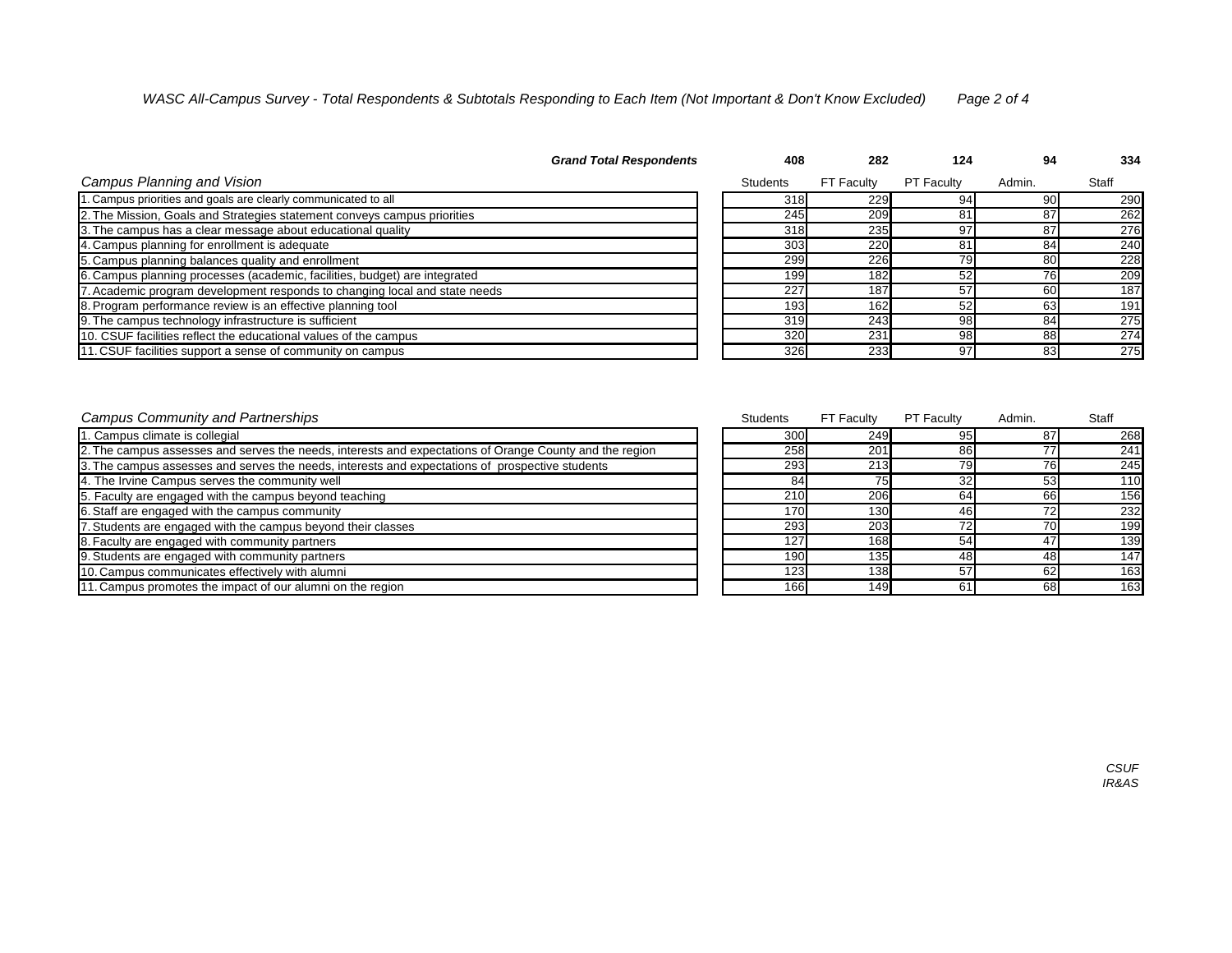|                                                                      | <b>Grand Total Respondents</b> | 408             | 282               | 124               | 94     | 334          |
|----------------------------------------------------------------------|--------------------------------|-----------------|-------------------|-------------------|--------|--------------|
| <b>Addressing the Needs of Students</b>                              |                                | <b>Students</b> | <b>FT Faculty</b> | <b>PT Faculty</b> | Admin. | <b>Staff</b> |
| 1. Students have access to quality academic advising                 |                                | 84%             | 75%               | 60%               | 64%    | 68%          |
| 2. Quality financial aid advising is provided to students            |                                | 68%             | 36%               | 31%               | 45%    | 50%          |
| 3. Campus information is easily accessible                           |                                | 81%             | 79%               | 81%               | 88%    | 88%          |
| 4. Quality career counseling is available to students                |                                | 58%             | 56%               | <b>45%</b>        | 54%    | 56%          |
| 5. Quality services for all different kinds of students are provided |                                | 60%             | 61%               | 55%               | 64%    | 66%          |
| 6. Our campus is a welcoming place for students                      |                                | 87%             | 85%               | 85%               | 91%    | 84%          |
|                                                                      |                                |                 |                   |                   |        |              |

| <b>Ensuring Student Learning</b>                                                | <b>Students</b> | <b>FT Faculty</b> | <b>PT Faculty</b> | Admin. | <b>Staff</b> |
|---------------------------------------------------------------------------------|-----------------|-------------------|-------------------|--------|--------------|
| 1. Degree programs have clear learning outcomes for students                    | 83%             | 77%               | 73%               | 64%    | 61%          |
| 2. Student learning is monitored and assessed                                   | 85%             | 79%               | 78%               | 62%    | 58%          |
| 3. Students are engaged with faculty in research/scholarship                    | 67%             | 73%               | 62%               | 61%    | 55%          |
| 4. Students are engaged in out-of-classroom learning experiences                | 76%             | 72%               | 72%               | 63%    | 58%          |
| 5. Undergraduate degree programs ensure the development of writing skills       | 81%             | 89%               | 86%               | 73%    | 66%          |
| 6. Undergraduate degree programs ensure the development of critical thinking    | 82%             | 88%               | 88%               | 67%    | 63%          |
| 7. Undergraduate degree programs ensure the development of information literacy | 78%             | 84%               | 84%               | 65%    | 60%          |
| 8. Undergraduate degree programs ensure the development of civic engagement     | 64%             | 65%               | 60%               | 64%    | 54%          |

# **Faculty Excellence and Effectiveness** Students FT Faculty **Faculty** Students FT Faculty

| 1. The number of full-time tenure track faculty is sufficient           | 60% | 89% | 60%        | 67% | 57% |
|-------------------------------------------------------------------------|-----|-----|------------|-----|-----|
| 2. Faculty teaching is actively supported                               | 61% | 91% | 80%        | 64% | 55% |
| 3. Faculty research is actively supported                               | 41% | 89% | 47%        | 62% | 49% |
| 4. Faculty promote student success                                      | 87% | 84% | 80%        | 70% | 61% |
| 5. Faculty engage students in their scholarship and creative activities | 72% | 75% | 70%        | 56% | 51% |
| 6. Faculty use assessments of student learning to improve programs      | 69% | 76% | <b>72%</b> | 52% | 48% |
| 7. New faculty are welcomed and oriented to campus                      | 33% | 82% | 75%        | 62% | 45% |
|                                                                         |     |     |            |     |     |

| <b>Staff Excellence and Effectiveness</b>                               | <b>Students</b> | <b>FT Faculty</b> | <b>PT Faculty</b> | Admin. | <b>Staff</b> |
|-------------------------------------------------------------------------|-----------------|-------------------|-------------------|--------|--------------|
| 1. The number of staff is sufficient                                    | 71%             | 87%               | 69%               | 88%    | 87%          |
| 2. The campus actively supports staff professional development          | 33%             | 59%               | 65%               | 88%    | 88%          |
| 3. Job classifications are aligned with the use of advancing technology | $38\%$          | 44%               | 37%               | 80%    | 80%          |
| 14. Staff are partners with the faculty in supporting student learning  | 40%             | 75%               | 70%               | 76%    | <b>77%</b>   |
| 5. New staff are welcomed and oriented to campus                        | $27\%$          | 38%               | 31%               | 90%    | 83%          |

*CSUF IR&AS*

## *WASC All-Campus Survey - Percent Responding to Each Item (Not Important & Don't Know Excluded) Page 3 of 4*

Items with less than 50% responding are shaded in yellow

| <b>PT Faculty</b> | Admin. | <b>Staff</b> |
|-------------------|--------|--------------|
| 60%               | 67%    | 57%          |
| 80%               | 64%    | 55%          |
| 47%               | 62%    | 49%          |
| 80%               | 70%    | 61%          |
| 70%               | 56%    | 51%          |
| 72%               | 52%    | 48%          |
| 75%               | 62%    | 45%          |

| <b>PT Faculty</b> | Admin. | <b>Staff</b> |
|-------------------|--------|--------------|
| 69%               | 88%    | 87%          |
| 65%               | 88%    | 88%          |
| 37%               | 80%    | 80%          |
| 70%               | 76%    | 77%          |
| 31%               | 90%    | 83%          |

Items with 50-59% responding are shaded in yellow